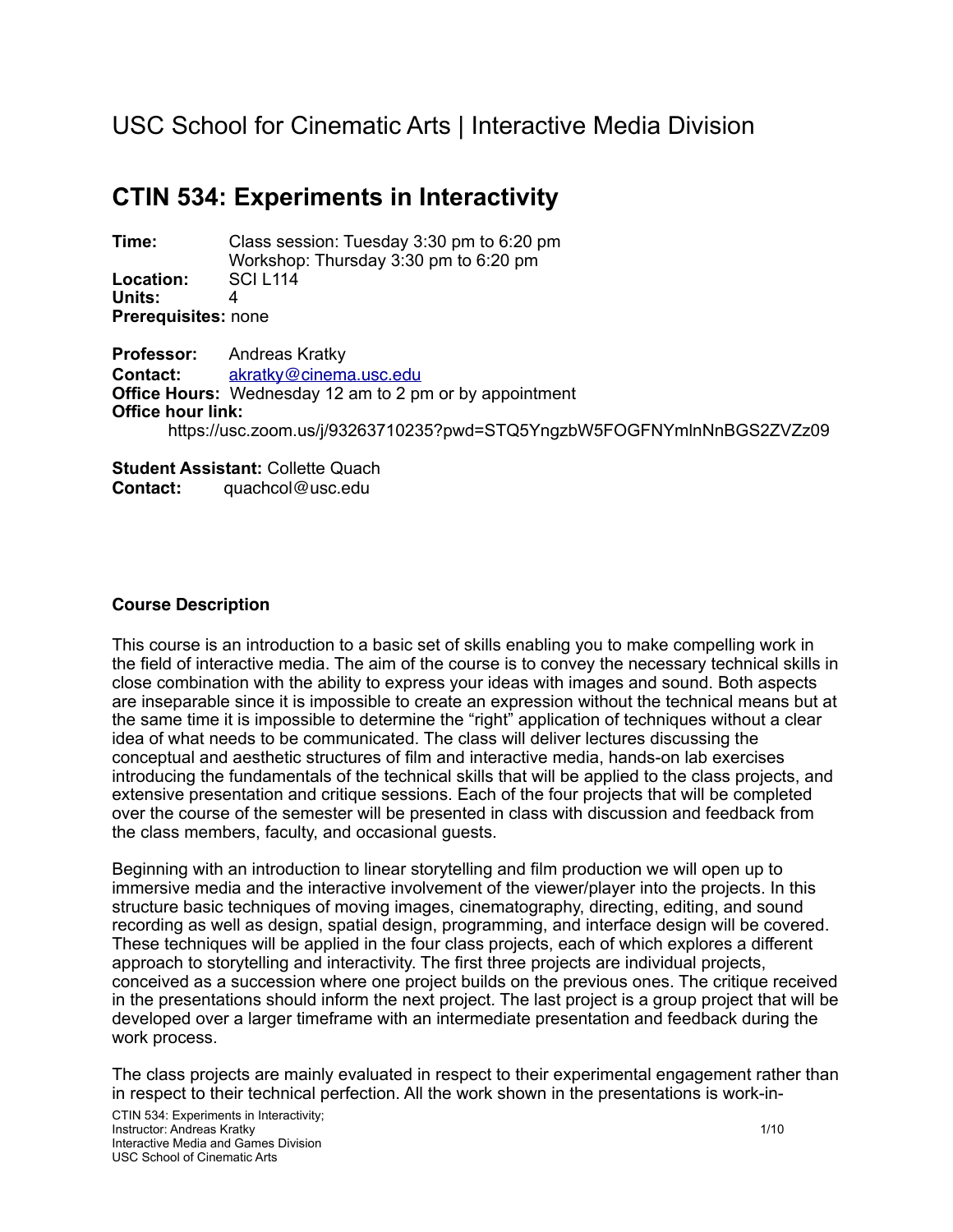progress and is not expected to be perfect. The aim is to train an "analytical eye", the ability to analyze your work in respect to its artistic potential and its success in communicating your ideas. The class intends to be a platform for creative discourse and the critique sessions are essential to the learning experience. The goal of the course is not to teach recipes of how to do things, but to bring forward an understanding of the aesthetic fundamentals and encourage the experiment as the most important resource for the creation of compelling and effective work.

The work in CTIN 534 is done in a group where everybody helps everybody with feedback and skills. Collaboration and exchange at every stage of the projects are highly encouraged.

# **Course objectives**

- Investigate the aesthetic potential of images, sound, and interactivity.
- Develop and sharpen your ability to formulate your ideas and communicate them effectively with visual media
- Experiment with different approaches to narrative and interactivity
- Formulate constructive criticism and use the feedback you receive from others to analyze and sharpen your work
- Understand the relationship between form and content
- Understand the relationship between storytelling and interactivity
- Develop fundamental skills in the areas of technical knowledge taught in the course

# **Course projects**

# 1. Narrative Project:

Realize a short linear film: This project will be a first exercise to explore storytelling and your ability to translate ideas into images, sound and imaginary worlds. For this project you will have to conceive a simple story that develops over the course of a linear film. The "mental interaction" of the viewer is a point of particular interest in this project, engaging the viewer and playing with his expectations. This project is an individual project.

# 2. Spatial Project:

Realize an experience with a navigable spatial structure: Create a geographic space that the viewer can explore by navigating in different directions. The path that the viewer takes in this space should be a comprehensive narrative experience. The main question addressed in this project is the collaboration of the author with the viewer: How to create a meaningful and legible experience while at the same time letting the viewer decide by himself in which direction to proceed and where to look. This project is an individual project.

# 3. Recombinant Project:

Realize an interactive experience with a recombinant structure: Build the experience out of elements that can be read and re-interpreted in different ways depending on the navigation of the viewer. In order to communicate the choices and consequences of the navigational decisions to the viewer you should design a custom-made user interface that becomes an integral part of the experience. This project is a group project.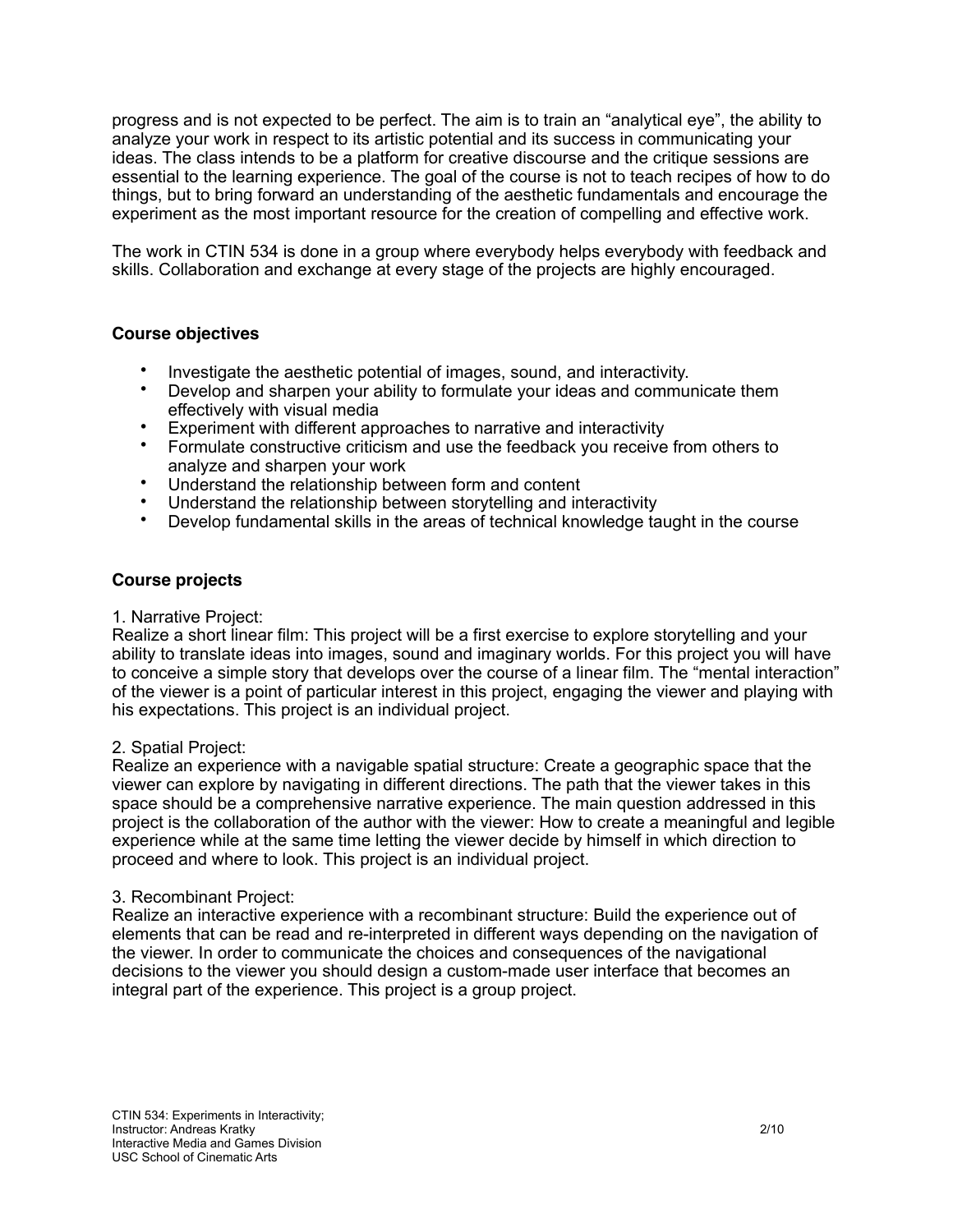# **Readings**

Several class sessions have reading assignments. The readings are required in preparation of the class meeting they are listed for. All readings will be provided in digital format on the class google drive/Blackboard.

## **Technological Proficiency and Hardware/Software Required**

During our class meetings time will be allocated to provide basic introductions to all techniques and technologies used throughout the semester. Throughout the class we will use several tools, such as editing software (e.g. Adobe Premiere or DaVinci Resolve), image editing software (e.g. Adobe Photoshop or Affinity Photo) and a game engine (e.g. Unity 3D). You will not be expected to be proficient in any of these tools, but it will be useful to have a certain familiarity with them. As part of the class we will offer introductions, tutorials and individual support to help you gain a level of proficiency that will allow you to creatively and conceptually engage with the class projects. The same goes for programming, you are not expected to be proficient in programming, and in Unity 3D many things can be done without programming - but it will prove extremely beneficial if you acquire a basic level of programming knowledge while you are in the program. We will not require the use of specific tools, if you prefer a different tool, you are welcome to use that, if it allows you to engage with the assignments in an appropriate way. Please communicate with the instructor if you have any questions about the technical requirements for your assignments.

# **Assignment Submission Policy**

All written and digital assignments, including the documentation component of each of the class projects, should be submitted by email to akratky@cinema.usc.edu by the start of class on the day that they are due. All projects and in-class exercises should be uploaded to the class Google team drive and submitted by email to akratky@cinema.usc.edu. Projects to be screened in class must be on the team drive at the beginning of class, ready to be presented.

# **Grading Structure**

CTIN 534 criteria for grading are as follows:

- Class participation: 6%<br>• In-class assignments: 620%
- In-class assignments: 20%<br>• Narrative Project (incl. critique): 25%
- Narrative Project (incl. critique): 25%<br>• Spatial Project (incl. critique): 25%
- Spatial Project (incl. critique):
- Recombinant Project (incl. critique): 25%

# **Grading Scale**

Course final grades will be determined using the following scale

- A 95-100
- A- 90-94
- B+ 87-89
- B 83-86
- B- 80-82

CTIN 534: Experiments in Interactivity; **Instructor: Andreas Kratky 3/10 3/10** Interactive Media and Games Division USC School of Cinematic Arts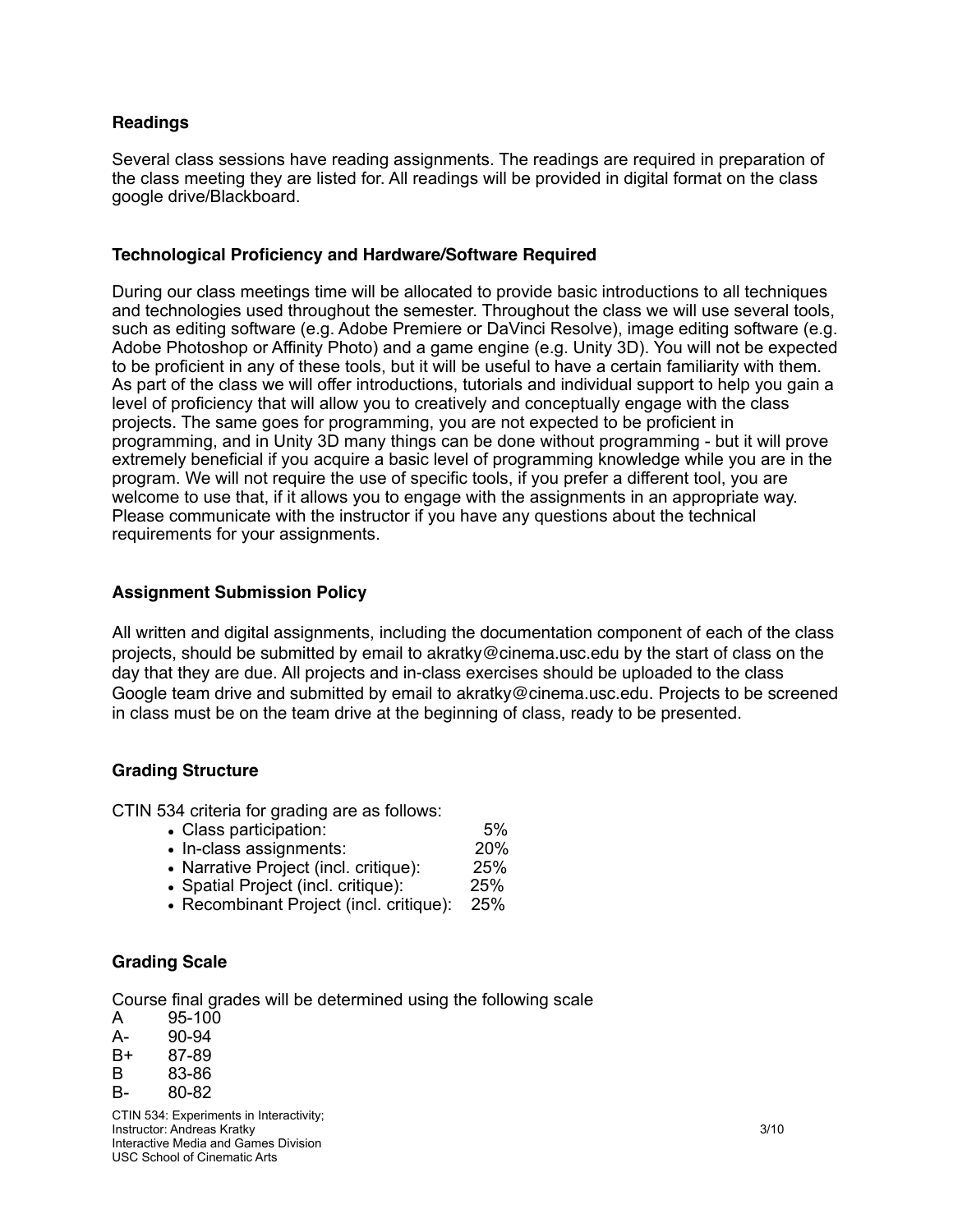| C+ | 77-79        |
|----|--------------|
| C  | 73-76        |
| C- | 70-72        |
| D+ | 67-69        |
| D  | 63-66        |
| D- | 60-62        |
| F  | 59 and below |

# **Attendance**

Punctual attendance at all classes is mandatory. (This includes possible online attendance.) Students arriving more than five minutes late to three classes, more than ten minutes late to a single class, or leaving early, will be marked as having an unexcused absence from class, unless prior permission has been obtained from the instructors. This course relies heavily on interaction between instructor and students and your participation constitutes a significant component of the learning process. Your attendance is fundamental to the structure of this course and the objectives and goals and is therefore mandatory. You are expected to participate in every scheduled class session. This might be through in-person attendance, virtual attendance, or asynchronous viewing of class recordings and subsequent feedback/discussion. If you must miss a class, please be sure to get any notes and assignments from a classmate so you do not fall behind.

In case a situation requires students to attend class virtually in Zoom, please log in using your USC-enabled Zoom account for security purposes. It is also recommended that you keep your camera turned on so you can better interact with the class and participate in class activities.

If you feel that you are unable to participate in the ways listed above, please speak to your professor. Accommodations may be made for certain situations.

# **Unauthorized Social Media Use During Class**

Non-class focused social media use, including text messaging, shopping, Internet messaging and email, is not permitted during class unless explicitly permitted by the instructors. A 0.5% grade reduction will result from each occurrence of a student being found using non-class focused social media during class.

# **A Safer Space**

In this class, we make a commitment to foster a welcoming and supportive environment where students of all identities and backgrounds can flourish. This means that we will use preferred pronouns and respect self-identifications. While debate and discussion are welcome, please remain aware of the implications of your words and the images that you include in your work. If the instructor or another student points out that something you have said or shared with the group might be offensive, avoid being defensive; this is a valuable opportunity for us to grow and learn together.

Because this class involves presentation and discussion of creative projects that will contain a range of materials, some of which may present difficulties for others in the class, students and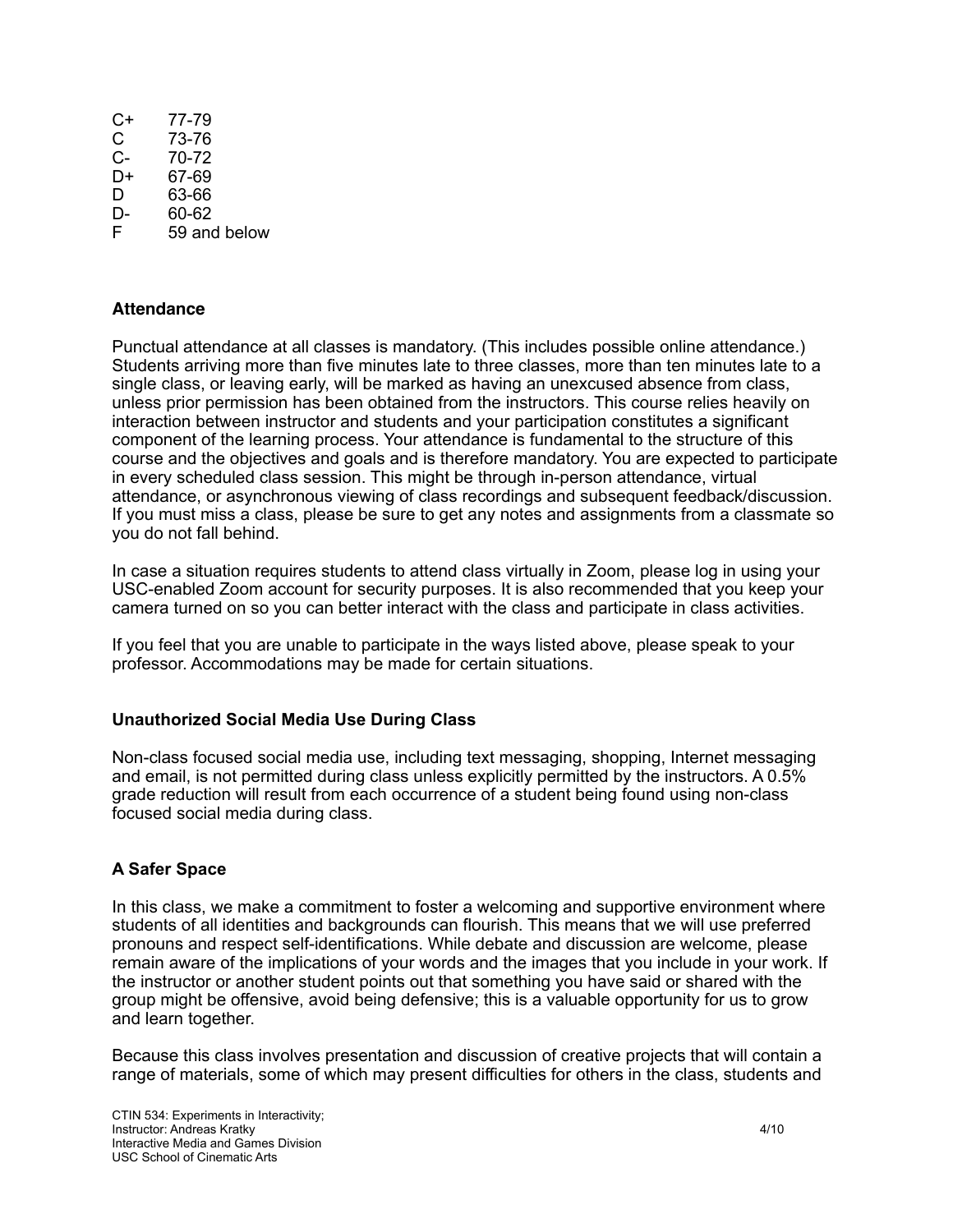groups are encouraged to use content or trigger warnings as part of their presentation as appropriate.

If you have a concern about any aspect of the class, you are encouraged to speak with the instructor. If you feel uncomfortable speaking with the instructor, you are also welcome to speak with the graduate advisor for the division, who can either discuss the issue with you directly or point you toward other on- and off-campus resources for addressing your concern.

# **Missing an Assignment Deadline, Incompletes**

The only acceptable excuses for missing an assignment deadline or taking an incomplete in the course are personal illness or a family emergency. Students must inform the instructors before the assignment due date and present verifiable evidence in order for a deadline extension to be granted. Students who wish to take incompletes must also present documentation of the problem to the instructors or student assistant before final grades are due. Incompletes are only available after the week-twelve withdrawal deadline.

For assignments turned in after the assignment deadline without prior permission from the instructor, a penalty will be imposed equal to 10% of the total available points for the assignment, for each day or part of a day that the assignment is late, up to a maximum of seven days.

# **Mid-term Conferences**

These conferences allow you to get a sense of your overall progress, areas for improvement and an estimated grade at mid-point in the semester. If you are in danger of failing, you will be alerted in writing and in a conference; the instructor will outline with you together what steps must be taken in order for you to pass. It is the student's responsibility to be aware of USC's add/drop and withdrawal deadlines.

# **Course Outline:**

- 1. Week
	- Aug 24, 2021: Introduction

Overview over course structure Discussion of different narrative structures Introduction of camera basics Assignment: First camera experiments (fulfill shot list)

• Aug 26, 2021: Discussion of camera basics, considering traditional and computational photography Workshop: Individual work and advisement on camera experiments assignment

#### 2. Week

• Aug 31, 2021: Discussion of concepts of visual storytelling and montage Review of shot list assignment Assignment: Shoot short non-narrative sequence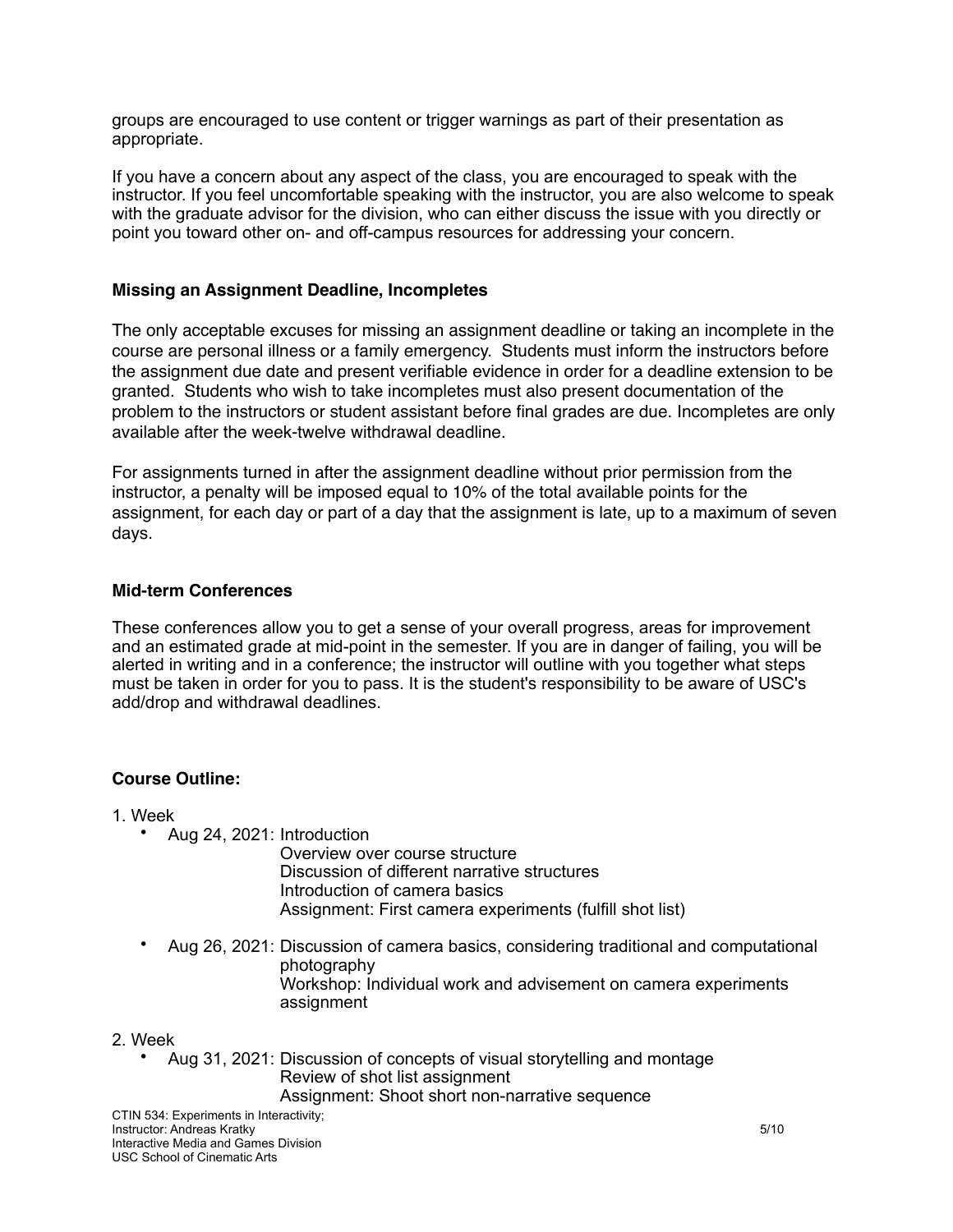Reading discussion: Sergei Eisenstein: A Dialectic Approach to Film Form; in: Eisenstein, S., Film Form, 1977 First class project assigned

• Sept 2, 2021: Introduction to editing (Adobe Premiere/DaVinci Resolve) Workshop: Individual work and advisement on non-narrative assignment

# 3. Week

- Sept 7, 2021: Review and discussion of non-narrative assignment Reading discussion: Scott McCloud: Understanding Comics, excerpt Discussion of storyboarding and pre-visualization Assignment: Class project 1 - Narrative project (due week 5)
- Sept 9, 2021: Workshop: Individual work and advisement on narrative assignment

# 4. Week

- Sept 14, 2021:Lighting exercise: Different moods and expressions, lighting for narrative Reading discussion: John Alton: Painting with Light, chapter 2, Theory of lighting, chapter 3, Mystery Lighting.
- Sept 16, 2021:Discussion of virtual light and cameras in Unity 3D Workshop: Translation of lighting experience from real lights to virtual lights

# 5. Week

• Sept 21, 2021:**First project due**

Screening and discussion of the first project (Group A)

• Sept 23, 2021:Screening and discussion of the first project (Group B)

# 6. Week

- Sept 28, 2021: Lecture and discussion of spatial and non-linear narrative structures. Assignment: Class project 2 - Spatial narrative project (due week 9) In-class assignment: Analytical field-trip Reading discussion: Bachelard: Poetics of Space, excerpt; Guy Debord: Theory of the Dérive
- Sept 30, 2021: Introduction to the Unity 3D authoring environment Workshop: Individual work and advisement for field trip assignment

# 7. Week

- Oct 5, 2021: Review and discussion of field trip assignment.
- Oct 7, 2021: Unity 3D Intro (continued), exploring point of view and character Workshop: Individual work and advisement for spatial project

# 8. Week

- Oct 12, 2021: Discussion of visual design concepts, interface, and experience design
- Oct 14, 2021: Fall recess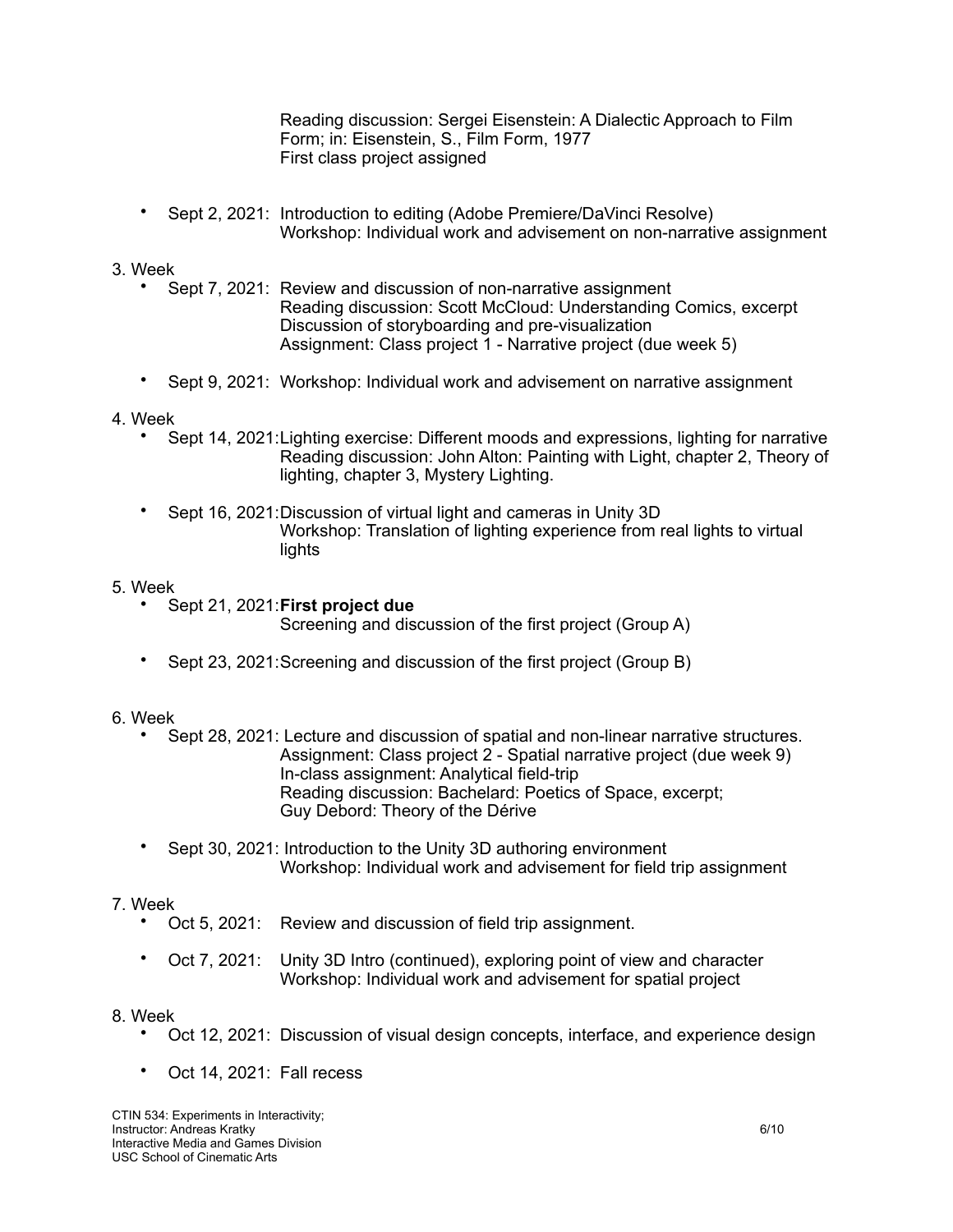9. Week

- Oct 19, 2021: **Second project due**
	- Screening and discussion of the second project (Group B)
- Oct 21, 2021: Screening and discussion of the second project (Group A)

10. Week

- Oct 26, 2021: Discussion of recombinant and procedural experiences Reading discussion: Italo Calvino, Cybernetics and Ghosts; in: Calvino, I., The Uses of Literature, 1986 Assignment: 3. Class project - Recombinant narrative play project (in conjunction with CTIN 541) In-class assignment: Algorithmics of a situation
- Oct 28, 2021: Workshop: Group work and advisement for recombinant narrative project Reading: Harold Garfinkel, Studies in Ethnomethodology (excerpt)

## 11. Week

- Nov 2, 2021: Review and discussion of Algorithmics of a situation assignment
- Nov 4, 2021: Reading: Murray Schafer, The Soundscape (excerpt) In-class assignment: Sound story exercise Workshop: Individual/group work and advisement for final project

# 12. Week

- Nov 9, 2021: Introduction to sound design Reading discussion: David Sonnenschein, Sound Design, excerpt
- Nov 11, 2021: Review and discussion of Sound story assignment Workshop: Individual/group work and advisement for final project

#### 13. Week

- Nov 16, 2021: Intermediate screening and critique of final project
- Nov 18, 2021: Intermediate screening and critique of final project

#### 14. Week

- Nov 23, 2021: Introduction to non-traditional interfaces
- Nov 25, 2021: Thanksgiving

#### 15. Week

• Nov 30, 2021: **Third project due**

Screening and discussion and critique of third project (Part 1) Class evaluation

• Dec 2, 2021: Screening and discussion and critique of third project (Part 2)

#### Final Exam

• Dec 14, 2021: **Final version of project and semester paper due (4 pm)**

CTIN 534: Experiments in Interactivity; **Instructor: Andreas Kratky 7/10 1999 1999 1999 1999 1999 1999 1999 1999 1999 1999 1999 1999 1999 1999 1999 1999 1999 1999 1999 1999 1999 1999 1999 1999 1999 1999 1999** Interactive Media and Games Division USC School of Cinematic Arts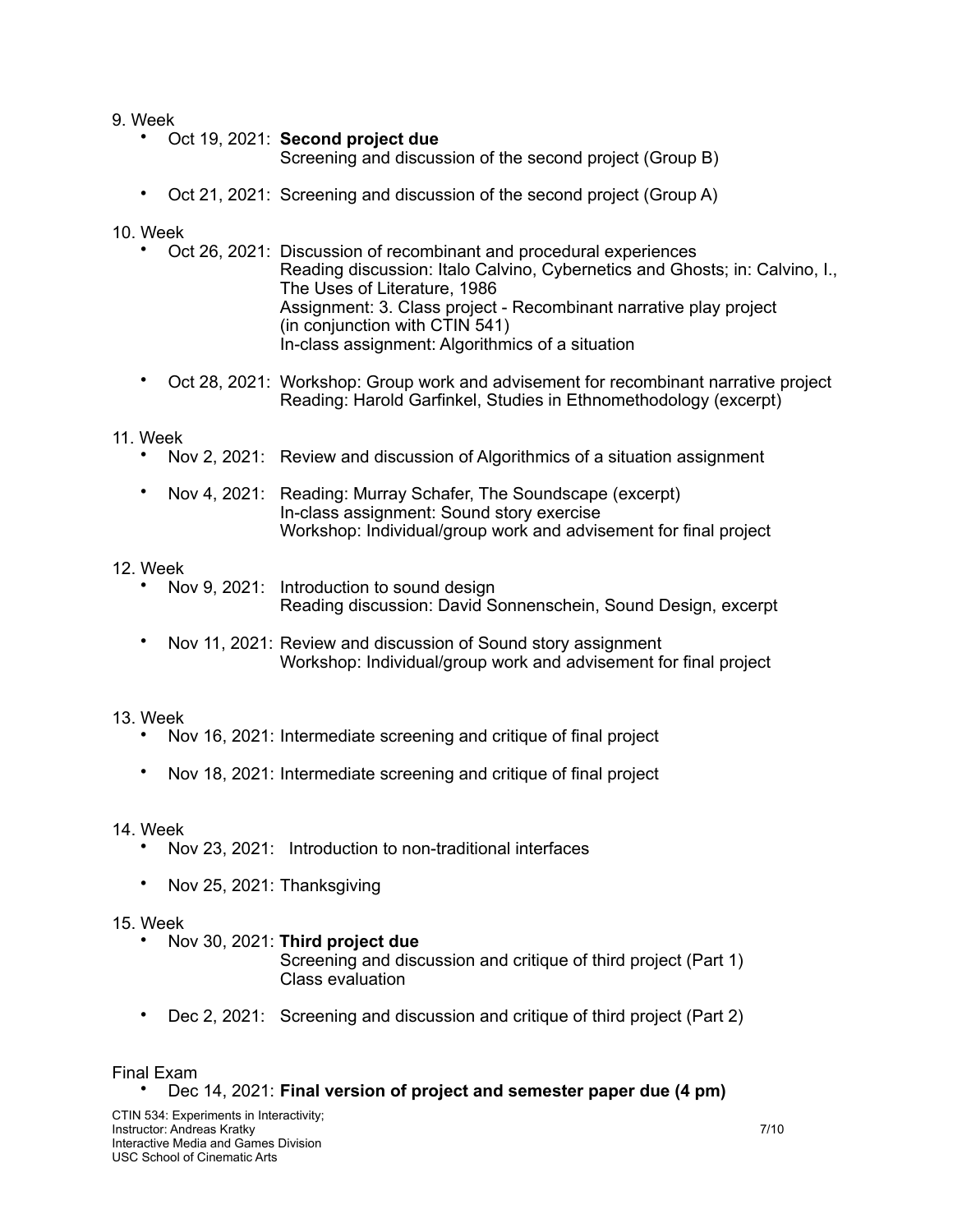# **ACADEMIC POLICIES**

#### **Land Acknowledgement Statement:**

For those participating from the LA Basin, we acknowledge our presence on the traditional, ancestral and unceded territory of the Tongva and Chumash peoples.

#### **Disability "Acknowledgement"**

In the spirit of disability culture, please feel free to stim, stretch, knit, doodle, move around, change seats, do yoga or do what feels right to your bodymind.

#### **SCA Diversity and Inclusion Statement:**

Diversity and Inclusion are foundational to the SCA community. We are committed to fostering a welcoming and supportive environment where students of all identities and backgrounds can flourish. The classroom should be a space for open discussion of ideas and self- expression; however, SCA will not tolerate verbal or written abuse, threats, harassment, intimidation or violence against person or property. If students are concerned about these matters in the classroom setting they are encouraged to contact their SCA Diversity and Inclusion Liaison, [http://cinema.usc.edu/about/diversity.cfm;](http://cinema.usc.edu/about/diversity.cfm) e-mail [diversity@cinema.usc.edu.](mailto:diversity@cinema.usc.edu) You can also report discrimination based on a protected class here [https://](https://equity.usc.edu/harassment-or-discrimination/) [equity.usc.edu/harassment-or-discrimination/](https://equity.usc.edu/harassment-or-discrimination/)

#### **Course Content:**

The required materials (readings, screenings, etc.) that are used in this course may, at times, depict or address potentially sensitive subject matter. Our discussions in class may also include these topics. The selection and presentation of these materials do not amount to an endorsement of the ideas expressed in them. If you have personal concerns about any of these materials, please discuss them with your professor so they may arrange appropriate alternatives if needed.

#### **Disruptive Student Behavior:**

Behavior that persistently or grossly interferes with classroom activities is considered disruptive behavior and may be subject to disciplinary action. Such behavior inhibits other students' ability to learn and an instructor's ability to teach. A student responsible for disruptive behavior may be required to leave class pending discussion and resolution of the problem and may be reported to the Office of Student Judicial Affairs for disciplinary action.

#### **Academic Conduct:**

Plagiarism – presenting someone else's ideas as your own, either verbatim or recast in your own words – is a serious academic offense with serious consequences. Please familiarize yourself with the discussion of plagiarism in SCampus in Part B, Section 11, "Behavior Violating University Standards" [https://](https://policy.usc.edu/scampus-part-b/) [policy.usc.edu/scampus-part-b/.](https://policy.usc.edu/scampus-part-b/) Other forms of academic dishonesty are equally unacceptable. See additional information in SCampus and university policies on scientific misconduct, [http://policy.usc.edu/](http://policy.usc.edu/scientific-misconduct/) [scientific-misconduct](http://policy.usc.edu/scientific-misconduct/).

#### **Statement on Fair Use:**

Fair use is a legal principle that defines certain limitations on the exclusive rights of copyright holders. Projects in this class are produced with fair use doctrines in mind using its four pillars: (1) the purpose and character of use, (2) the nature of the copyrighted work, (3) the amount and substantiality of the portion used in relation to the copyrighted work as a whole, and (4) the effect of the use upon the potential market for or value of the copyrighted work. Generally speaking, this means you must only use as much of a copyrighted work as is necessary to make your point, and you must cite your sources accordingly.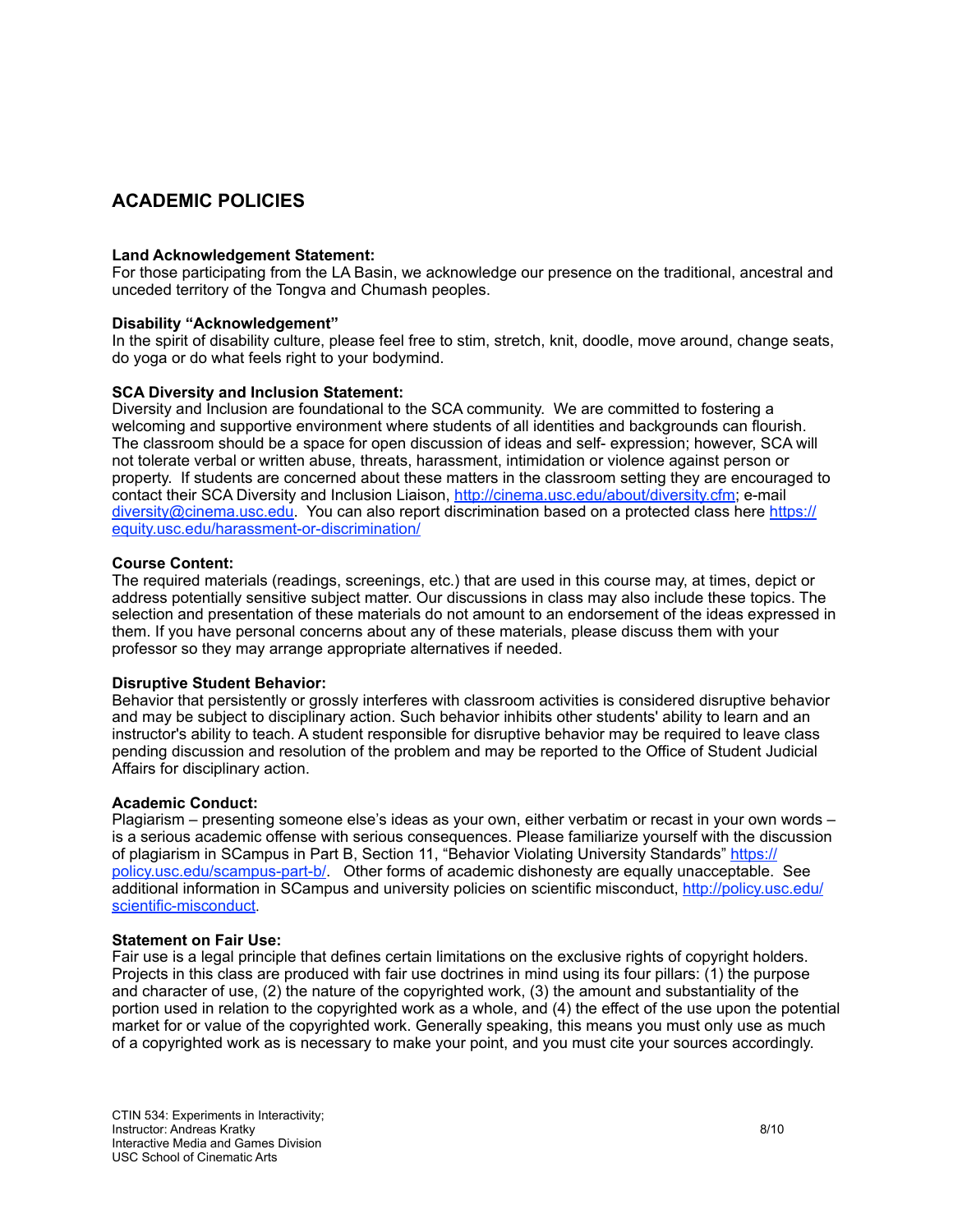#### **Citation Guidelines:**

We assert that work produced in our classes is covered under the Doctrine of Fair Use. In order to make this claim, however, all projects must include academically appropriate citations in the form of a References section, which covers all sources, in order to receive a passing grade. The References section is either included in the project itself or as a separate document, as appropriate. For citation purposes, we follow *Kairos Journal of Rhetoric,Technology and Pedagogy* style guide; Kairos uses [APA](https://urldefense.proofpoint.com/v2/url?u=https-3A__owl.purdue.edu_owl_research-5Fand-5Fcitation_apa-5Fstyle_apa-5Fformatting-5Fand-5Fstyle-5Fguide_general-5Fformat.html&d=DwMFaQ&c=clK7kQUTWtAVEOVIgvi0NU5BOUHhpN0H8p7CSfnc_gI&r=rUhT8lf5L1SvhABl-GYLQwXJPWiT8klYJQfeaPke8EM&m=MeJGvYHCNPVfRnTHtR_vrkF9J1fq7OqZy_Y2qQHsgDo&s=Dh3ukG49EBzUUL1nOVWlZYkL57VNNiuWOeLX5_Zk8Ws&e=)  [format](https://urldefense.proofpoint.com/v2/url?u=https-3A__owl.purdue.edu_owl_research-5Fand-5Fcitation_apa-5Fstyle_apa-5Fformatting-5Fand-5Fstyle-5Fguide_general-5Fformat.html&d=DwMFaQ&c=clK7kQUTWtAVEOVIgvi0NU5BOUHhpN0H8p7CSfnc_gI&r=rUhT8lf5L1SvhABl-GYLQwXJPWiT8klYJQfeaPke8EM&m=MeJGvYHCNPVfRnTHtR_vrkF9J1fq7OqZy_Y2qQHsgDo&s=Dh3ukG49EBzUUL1nOVWlZYkL57VNNiuWOeLX5_Zk8Ws&e=), which is slightly modified and whose general guidelines and specific examples may be found here: [http://kairos.technorhetoric.net/styleguide.html#apa](https://urldefense.proofpoint.com/v2/url?u=http-3A__kairos.technorhetoric.net_styleguide.html-23apa&d=DwMFaQ&c=clK7kQUTWtAVEOVIgvi0NU5BOUHhpN0H8p7CSfnc_gI&r=rUhT8lf5L1SvhABl-GYLQwXJPWiT8klYJQfeaPke8EM&m=MeJGvYHCNPVfRnTHtR_vrkF9J1fq7OqZy_Y2qQHsgDo&s=Kxz2fc2JzfSQfl1qc23k2bGJwCpdsBcU4mZ4qB-ISOc&e=)

## **Computer Code:**

Computer code is often shared and reused. This is appropriate in a IMGD course unless otherwise directed by the assignment. If you do use code, you should attribute it. Please follow these protocols from MIT which call for placing a comment in one's code with a URL to the original source, a note if it was adapted, and the date of retrieval:<https://integrity.mit.edu/handbook/writing-code>

## **Research:**

Need to do research but don't know where to start? Searching for a book, article, or data to support your argument? Not sure how to cite a source in your bibliography? Ask a librarian! Research help is available:

- In person and by phone, chat and email at Ask a Librarian
- Through research guides and FAQs
- By contacting your subject librarian

USC Libraries: <https://libraries.usc.edu/>

# **COVID-19 Information for Students Coming to Campus**

USC has COVID-19 and health protocols requirements for students who will be coming to campus. Please consult the [USC COVID-19 resource center website](https://coronavirus.usc.edu/students/) for the latest COVID-19 testing and health protocol requirements. Requirements are continuously updated so please check frequently.

Students should also stay informed with the "We Are USC" portal: https://we-are.usc.edu/students/

Students are also expected to follow the [University's Expectations on Student Behavior.](http://view.comms.usc.edu/?qs=97e5c68d5a61f9d01de8c643a7edaf31eb85bbbdd236cb7319e7cb260f9b8b19f25457cda5dcf9a87cde2e9a0dd7c25cf70339e5014de102895f5ec516e4a950cb44af3a94df553b)

#### **PLEASE NOTE: FOOD AND DRINKS (OTHER THAN WATER) ARE NOT PERMITTED IN ANY INSTRUCTIONAL SPACES IN THE SCHOOL OF CINEMATIC ARTS COMPLEX**

#### **Support Systems:**

*Counseling and Mental Health - (213) 740-9355(WELL), press "0" after hours – 24/7 on call [studenthealth.usc.edu/counseling](https://studenthealth.usc.edu/counseling/)*

Free and confidential mental health treatment for students, including short-term psychotherapy, group counseling, stress fitness workshops, and crisis intervention.

*Student Health Leave Coordinator – 213-740-0411 or [uscsupport@usc.edu](mailto:uscsupport@usc.edu)* <https://campussupport.usc.edu/students/health-and-wellness/health-leave-of-absence/> Located in the USC Campus Support and Intervention office, the Health Leave Coordinator processes requests for health leaves of absence and advocates for students taking such leaves when needed.

*National Suicide Prevention Lifeline - 1 (800) 273-8255 – 24/7 on call [suicidepreventionlifeline.org](http://www.suicidepreventionlifeline.org/)*

Free and confidential emotional support to people in suicidal crisis or emotional distress 24 hours a day, 7 days a week.

CTIN 534: Experiments in Interactivity; **Instructor: Andreas Kratky 9/10 9/10** Interactive Media and Games Division USC School of Cinematic Arts